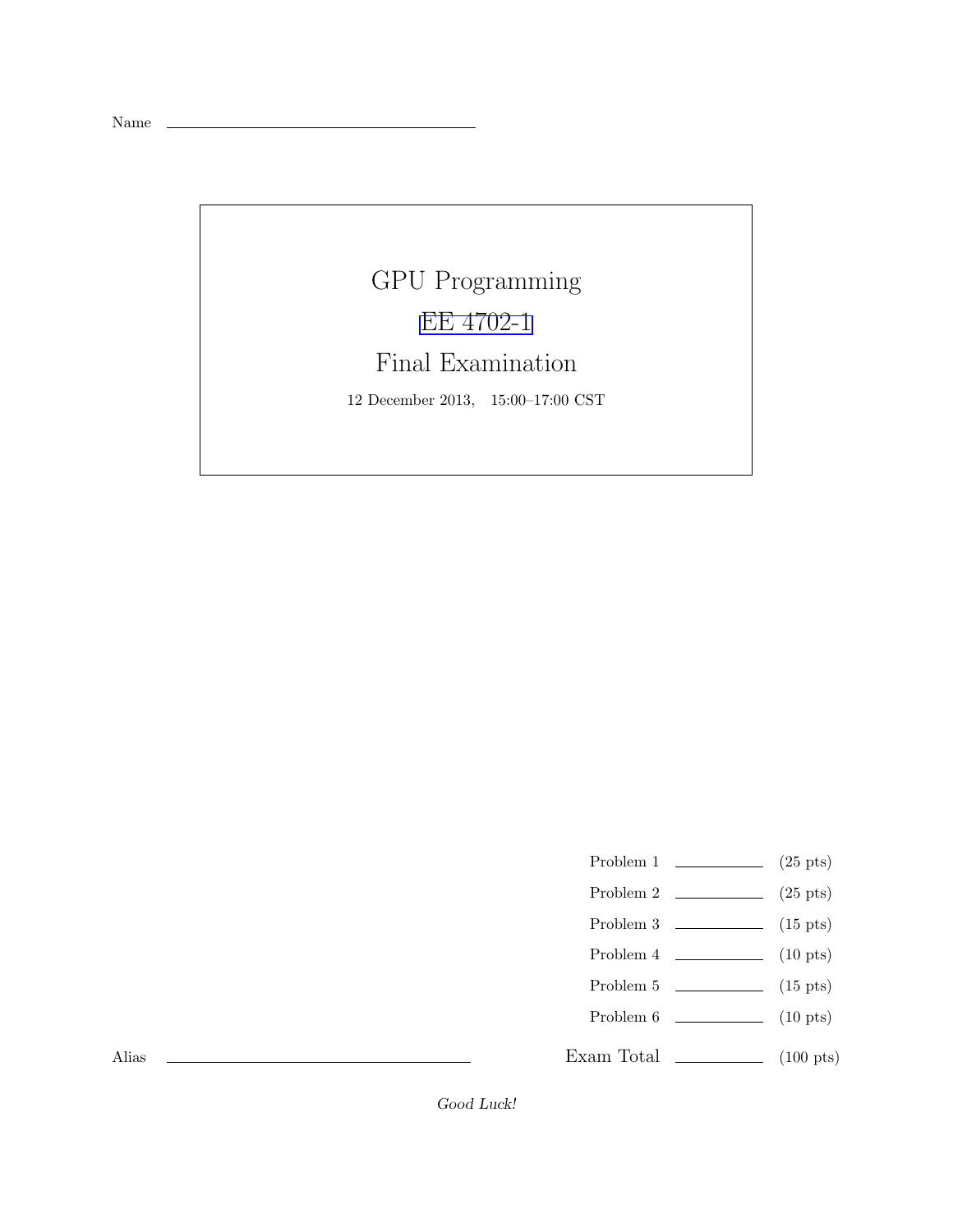Problem 1: (25 pts) The code below computes forces between all pairs of a set of balls, similar to the code from the pre-final and Homework 3. Unlike those prior versions, the code below is written for the case where the number of balls (chain\_length) is a multiple of the total number of threads.

Let c denote the number of balls, n denote the total number of threads (num\_threads), and g denote the grid size (number of blocks). The size of a float4 is 16 bytes. The code runs on an NVIDIA Kepler GPU, which supports requests of size 32, 64, and 128 bytes.

```
const int tid = threadIdx.x + blockIdx.x * blockDim.x;
const int num_threads = blockDim.x * gridDim.x;const int a_idx_start = tid;
const int balls_per_thread = dc.chain_length / num_threads;
for ( int i=0; i <br/>balls_per_thread; i++ )
 {
   const int a_idx = a_idx_start + i * num_threads;const float4 pos_a = dc.d_pos[a_idx]; // Global Access A
   float3 force = make_float3(0,0,0);
   for ( int b_idx = 0; b_idx < dc.chain_length; b_idx++ )
     {
       const float4 pos_b = dc.d_pos[b_idx]; // Global Access B
       force += force_compute(pos_a,pos_b);
     }
   dc.d_vel[a_idx] += delta_t * dc.d_balls[a_idx].mass_inv * force;
 }
```
(*a*) In terms of n, c, and g compute the amount of data requested and used for the line marked Global Access A.

Data requested by Global Access A.  $\Box$  Data used by A.

(*b*) In terms of n, c, and g compute the amount of data requested and used for the line marked Global Access B.

Data requested by Global Access B. Data used by B.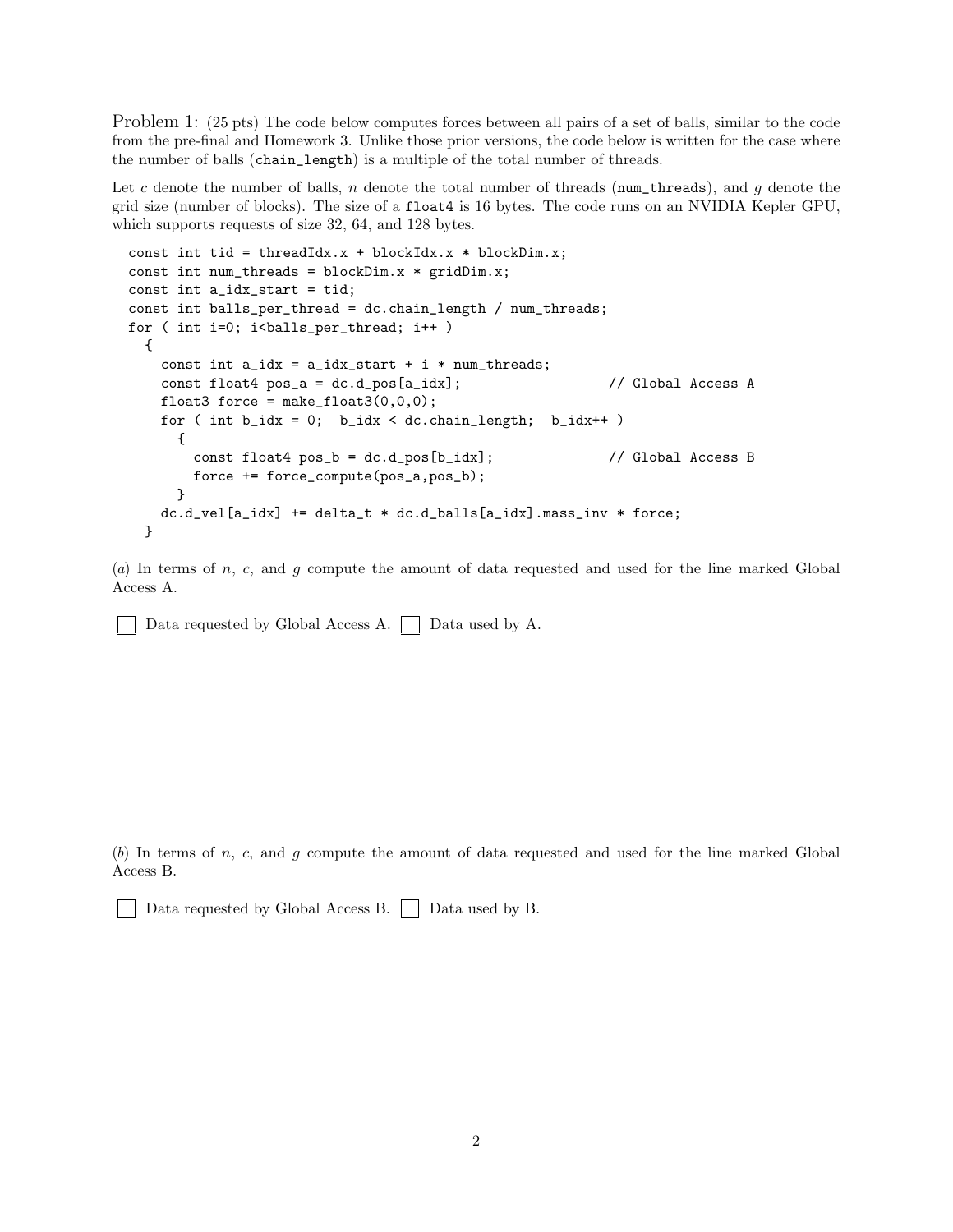Problem 2: (25 pts) The code below is similar to the code from the previous problem except that shared memory is used to hold values needed for  $pos_b$ . The value of csize is not well chosen given the way the code is written. As before let c denote the number of balls, n denote the total number of threads, and q denote the grid size (number of blocks). The size of a float4 is 16 bytes. The code runs on an NVIDIA Kepler GPU, which supports requests of size 32, 64, and 128 bytes.

```
int num_threads = blockDim.x * gridDim.x, tid = threadIdx.x + blockIdx.x * blockDim.x,
int a_idx_start = tid, balls_per_thread = dc.chain_length / num_threads;
const int csize = 8;
__shared__ float4 c_pos[csize];
for ( int i=0; i<br/>kballs_per_thread; i++ ) {
   const int a_idx = a_idx_start + i * num_threads;const float4 pos_a = dc.d_pos[a_idx]; // Global Access A
    float3 force = make_float3(0,0,0);
    for ( int b\_idx = 0; b\_idx < dc.data\_length; b\_idx++ ) {
       const int c_idx = b_idx % csize;
       if ( c\_idx == 0 ) {
           const int loc = threadIdx.x % csize;
           __syncthreads();
           c_p \cos[loc] = dc.d_p \cos[b_idx + loc]; // Global Access B
           __syncthreads();
         }
       const float4 pos_b = c_pos[c_idx];force += force_compute(pos_a,pos_b);
     }
   dc.d\_vel[a\_idx] += delta_t * dc.d\_balls[a\_idx]. mass_inv * force;
  }
```
(*a*) In terms of n, c, and g compute the amount of data requested and used for the line marked Global Access B.

Data requested by Global Access B.  $\Box$  Data used by B.

(*b*) Choose csize to minimize memory access by Global Access B.

Show new value of csize. | Explain.

(*c*) Modify the code so that the amount of data accessed due to Global Access B matches the previous part when csize is set to the original value, 8. The change should be within the if  $(c_i/dx==0)$  block and it is only one line of code.

```
Modify code to reduce waste when csize=8.
```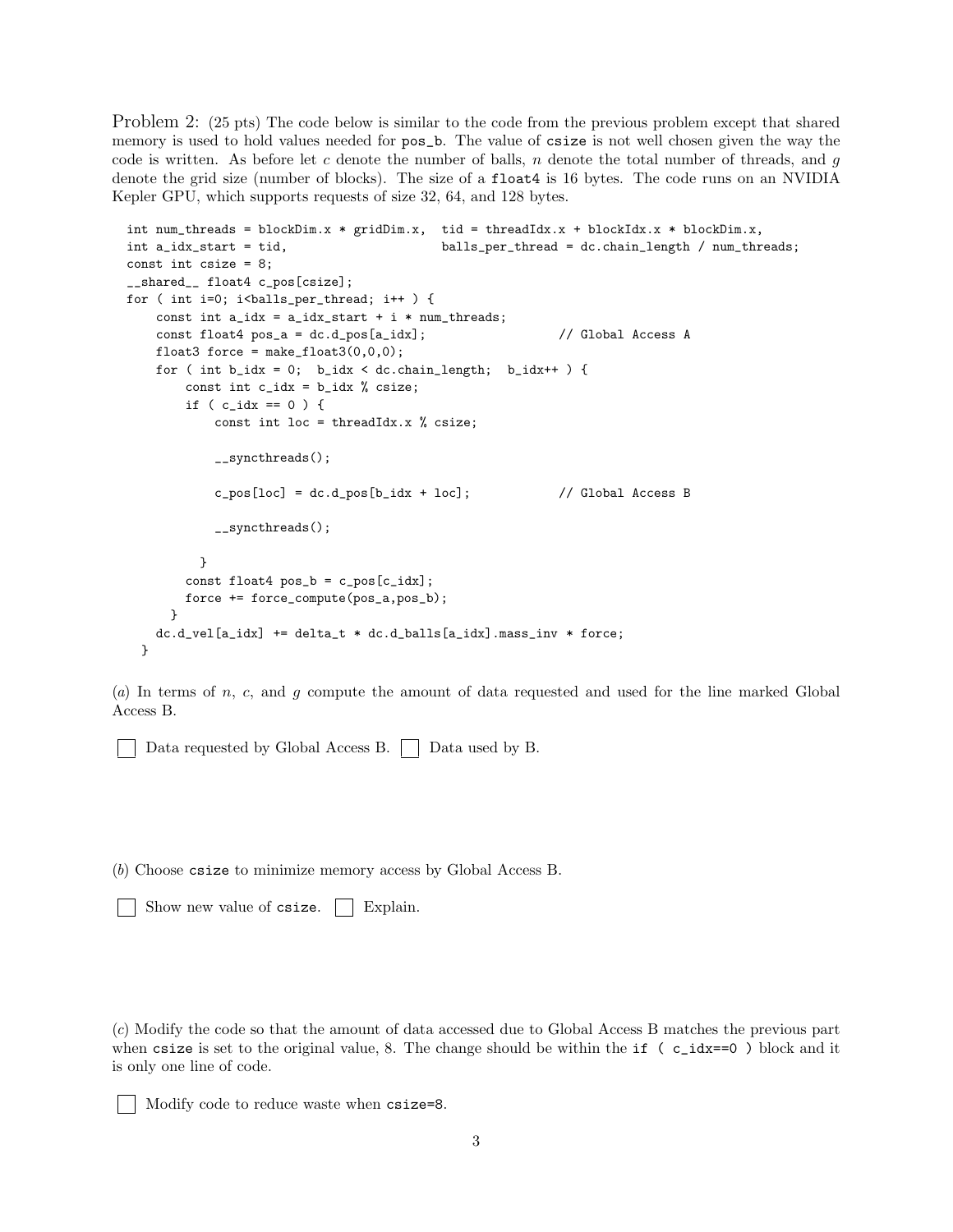Problem 3: (15 pts) Answer the following questions about triangles.

(*a*) The diagrams below show two possible numberings for vertices for rendering a rectangle as a triangle strip.

Which one is correct?

Show how the triangles would be rendered for the incorrect case.



(*b*) Several possible strategies are being considered to render a rectangle.



Suppose the left figure above were rendered as a triangle strip (with the vertices correctly numbered).

How many times would the vertex shader be executed?

Suppose the left figure above was rendered as individual triangles.

How many times would the vertex shader be executed?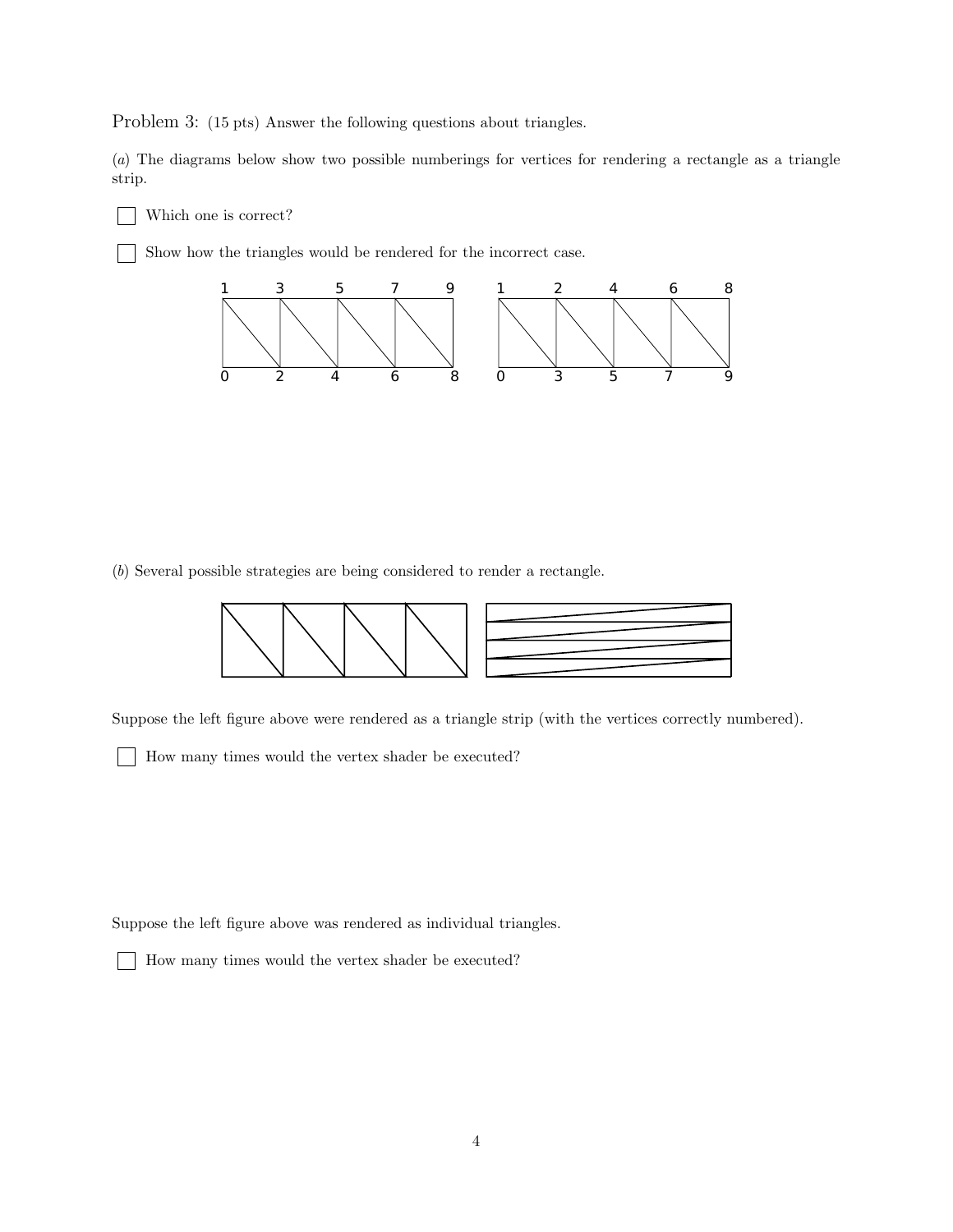## Problem 3, continued:

(*c*) Consider the following two ways of tessellating a rectangle.



Suppose that lighting is computed in the vertex shader.

 $\hfill\blacksquare$  <br> Which tessellation above is better?  $\hfill\blacksquare$  <br> Explain.

(*d*) Suppose that lighting were being computed in the fragment shader.

Why would either tessellation above be wasteful?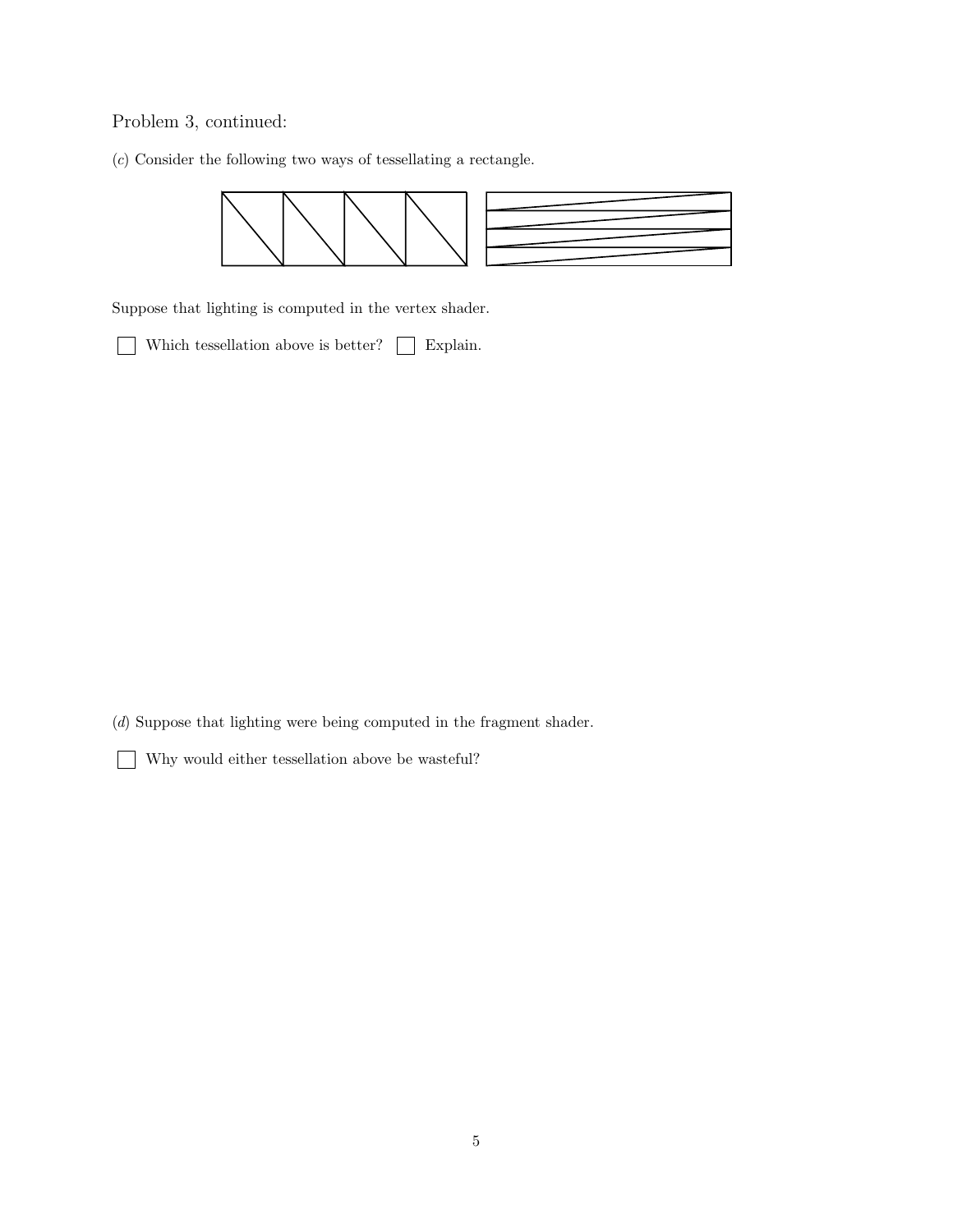Problem 4: (10 pts) In class we saw how we could obtain the mirror image of a vertex easily if the mirror were on the xz plane at  $y = 0$ . For such a mirror, the mirror image of a vertex at  $(x, y, z)$  would be at  $(x, -y, z)$ .

Appearing below are a vertex shader and geometry shader that do nothing special: The vertex shader computes the clip-space coordinates and lighting, and the geometry shader emits one triangle.

Modify the shader(s) so that for each original triangle two are emitted: one in the original position, and the other in the reflected position. (Don't worry about stenciling or anything like that.)

*Hint: Don't forget that the mirror is in object-space (world-space) coordinates.*

Modify to emit reflected triangle, in addition to regular.

Think about coordinate spaces.

```
#ifdef _VERTEX_SHADER_
void vs_main_basic() {
  gl_Position = gl_ModelViewProjectionMatrix * gl_Vertex;
  // Compute eye-space vertex coordinate and normal.
  // These are outputs of the vertex shader and inputs to the frag shader.
  vec4 var_vertex_e = gl_ModelViewMatrix * gl_Vertex;
  vec3 var_normal_e = normalize(gl_NormalMatrix * gl_Normal);
  vec4 lcolor = generic_lighting( var_vertex_e, gl_Color, var_normal_e);
 gl_BackColor = gl_FrontColor = lcolor;
}
out Data {
 int hidx; // Not used.
};
#endif
#ifdef _GEOMETRY_SHADER_
in Data {
 int hidx; // Not used.
} In[3];
void gs_main_helix() {
  // Pre-defined input: gl_PositionIn[] (array of vec4, size determined by prim)
  // Pre-defined output: gl_Position (a vec4, read when EmitVertex called).
  for ( int i=0; i<3; i++ )
   {
      gl_FrontColor = gl_FrontColorIn[i];
      gl_BackColor = gl_BackColorIn[i];
      gl_Position = gl_PositionIn[i];
      EmitVertex();
   }
 EndPrimitive();
}
#endif
```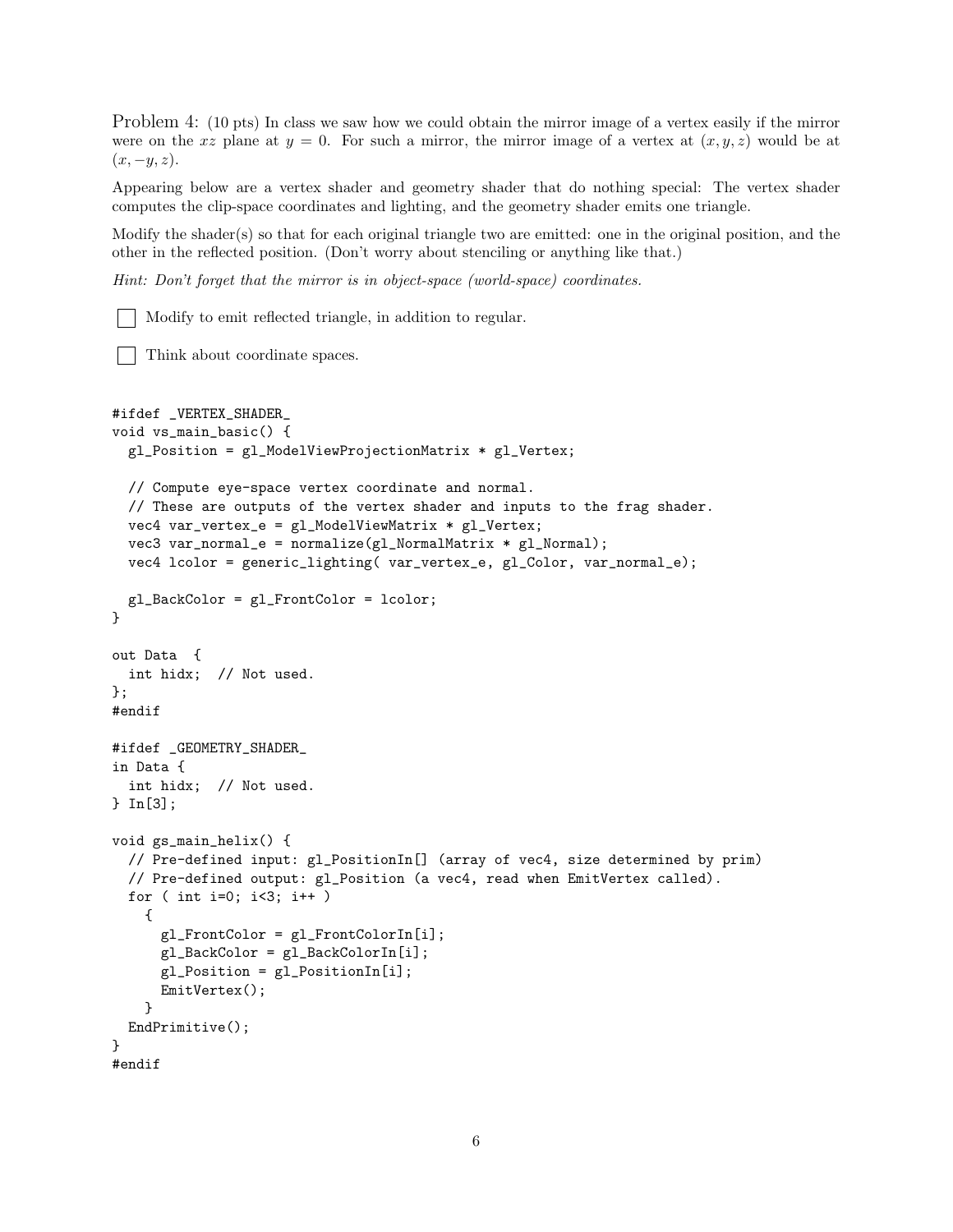Problem 5: (15 pts) Answer each question below.

(*a*) Suppose we have a buffer object for vertices corresponding to the object on the lower left.



How can we use that buffer object to render an object that will look like the one on the right?

(*b*) Describe a situation in which using glVertex rather than vertex arrays (glDraw) is a good idea.

Situation in which glVertex better:  $\mathbf{I}$ 

 $\mathbf{I}$ 

(*c*) Describe a situation in which using vertex arrays but without buffer objects is a good idea.

Situation in which vertex arrays without buffer objects better: